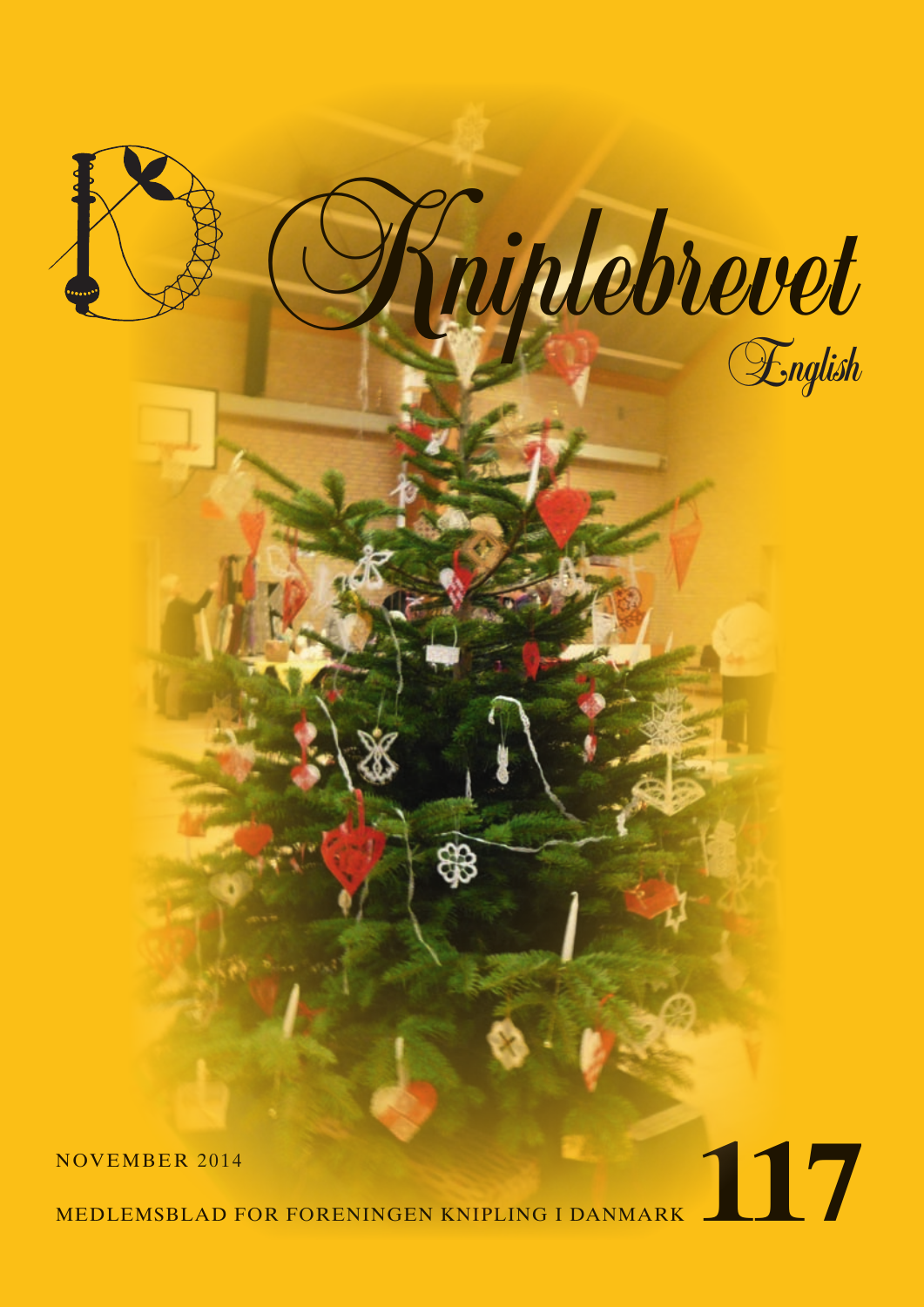# **Dear members**

The lacemaking season is in full swing and before long new Christmas lace things will probably be made. With this Kniplebrev a Christmas card for the year 2014 is attached. The card is this year designed by Benthe Larsen, Roskilde. Since the last time our home page has had a thorough renovation. Some things have been moved, among others it is now easier to found out how to register in the association. More tabs have been added and there are more pictures to look at. If you have any adjustments or comments then please write to me on formand@knipling-i-danmark.dk then it will be as soon as possible be corrected or taken up in the executive committee. You should be aware that Sonja has gotten a new e-mail address: design@knipling-i-danmark.dk. Susanne has also gotten a new e-mail address: skribent@knipling-i-danmark.dk. See the changes as well in the colophon.

Right now we are arranging a splendid programme for our annual meeting next year where we will be celebrating that the association turns 30 years. So reserve already now the day that is Saturday 14 March.The meeting will be held in Nyborg. We have been very busy over the summer and especially now in the autumn. We have been contacted by the school of design and technology in Copenhagen. They would like us to talk about lace as they are starting a lacemaking project in Sri Lanka. Our visit and their project will you hear more about. Moreover we have been approached by the Lord Chamberlain's Department regarded our application in 2012 for getting permission to se Her Majesty Queen Margrethe's private collection of lace. It is now possible and on 13 November we will go there with conservator of textile Katia Johansen from Rosenborg Castle. You will hear about that when we have been there and seen the lace. This was just a little of what we are working with.

Lastly I will wish you all a really good winter with lots of cosy hours of lacemaking. The executive committee and I also wish you all a merry Christmas and a happy New Year.

### **The Christmas tree of the year by Susanne Andersen**

In Måre in the Eastern part of Funen lives Solvejg Østergaard Nielsen who this year is behind the Christmas tree of the year at the lace fair in Slagelse. At the time of writing the decorations lie on the table at Solvejg, but hopefully when you receive Kniplebrevet, a lot of you have had the change to see the decorations at the fair and will probably be just as impressed as I was. One Friday afternoon I came by to talk with Solvejg about her ideas of the Christmas tree, and even though 17 people were invited to brunch Saturday morning I was welcome. A quick glance at Solvejg's home showed quite clearly that here lives a lace maker with all her heart. On the pillow was there a star string that will be on the fair in Slagelse; it would be finished Monday. Solvejg must make lace so the bobbins are red-hot to be sure it is finished. Quickly the dining table became an abundance of lace. Indeed, I have never seen anything like it.

A year ago when the lace fair in Slagelse had ended, there was, in keeping with tradition, coffee and apple pie to the exhibitors. Someone to decorate the Christmas tree in 2014 was wanted, and for many of us Solvejg would be an obvious choice and thankfully for that she accepted.

Solvejg accepted the job with awe and she has considered it at length because the Christmas tree has such a special place at the fair and Solvejg is a perfectionist. I saw a lot of lace that had been remade after a finished course because as Solvejg says: 'At home there are peace and quit so here I am able to concentrate better'.

Solvejg started making lace in January 1981. She was getting a folk dancer's costume sewn and her aunt did not want to make the lace that was needed so Solvejg had to do it herself. Both her and Erik's costumes are in the drawer in the living room.

Solvejg was taught lacemaking by Lise Lene Rasmussen and she is a frequent participant at workshops and fairs round about. Solvejg won 4000 Danish kroners in the national lotto and she spent the money on four lace courses. After an exhibition at Ørbæk library Solvejg was asked to teach in lace at AOF (Workers' Education Association).

Solvejg has always liked to attend courses to improve her skills and she has been in many different places such as Esbjerg, Bevtoft and Prague. Jytte Bjørk has been a good travelling companion, in particular when they went to Stokværket. In 1998-99 Solvejg was part of Kniplelauget (lace makers' guild) and she took part of the work in the committee until the guild was dissolved. She was, among other things, deputy chairwoman.

A Christmas tree is something special and every family has their own tradition. My Christmas decoration has its own history from the Jacob's ladder from Poland, the Danish flags from South Jutland and the plastic star from Daells Varehus (Daell's Warehouse). It is the same with Solvejg and she could tell a story about every single Christmas decoration. She has kept the decorations in red, white, silver and gold and then there is a single exception but only one. Solvejg has decided that the exhibitors who have Christmas decorations in their archives are represented on the tree.

There are birds, Christmas trees, bride decorations, angles, hearts, paper cones, stars, orchids, and every self-respecting Christmas tree of course has tinsel also made in lace. 'Everybody can make that. It is only a few pricks' was Solvejg's comment to my admiration. Certainly she is right but you have to get the idea. On the Christmas tree are also two of the beautiful Christmas hearts that Solvejg made 80 of to her golden wedding anniversary last year and if you look careful you will spot the logo of Knipling i Danmark on the tree.

No matter what Solvejg has engaged in on the side of her work as assisting wife on the farm: folk dance; flower arrangement; director for the local dilettante; head of gymnastics; lace teacher; pattern drawer, Solvejg has engaged in it wholeheartedly. The first time I got acquainted with the enthusiasm was when Solvejg made an exhibition to the annual lacemaking day in 2011 in Nørrevoldgade. This lead to an exhibition at the annual meeting in the civic association in Nyborg in 2012 on which occasion Solvejg had made all the models from Jana Novak's book 'Zodviac'. Jana Novak and her patterns hold a special place in Solvejg's heart. Solvejg has also provided patterns to Kniplebrevet, given courses in including Idria round about in the country and we have seen her design at Mønstertjenesten (the pattern service), and she has put energy into the work at fairs. You can always tell by an exhibition if Solvejg has been part of it, not least by the beautiful decorations.

So even though Solvejg does not think she is doing anything special, we are many who think otherwise.

## **OIDFA-congress in Adelaide by Helle Schultz**

The international organization OIDFA – L'Organisation Internationale de la Dentelle au Fuseau et à l'Aiguille – was founded in 1982 and convenes every two years. It is a bilingual organization where meetings and lectures take place in both French and English. This year the congress was held in Adelaide, Australia. Only once before was the congress held outside Europe, i.e. in Japan in 2010. Therefore it was extra interesting this year to see how many would sign up. It is a rather long flight from Europe to Australia, and there were fewer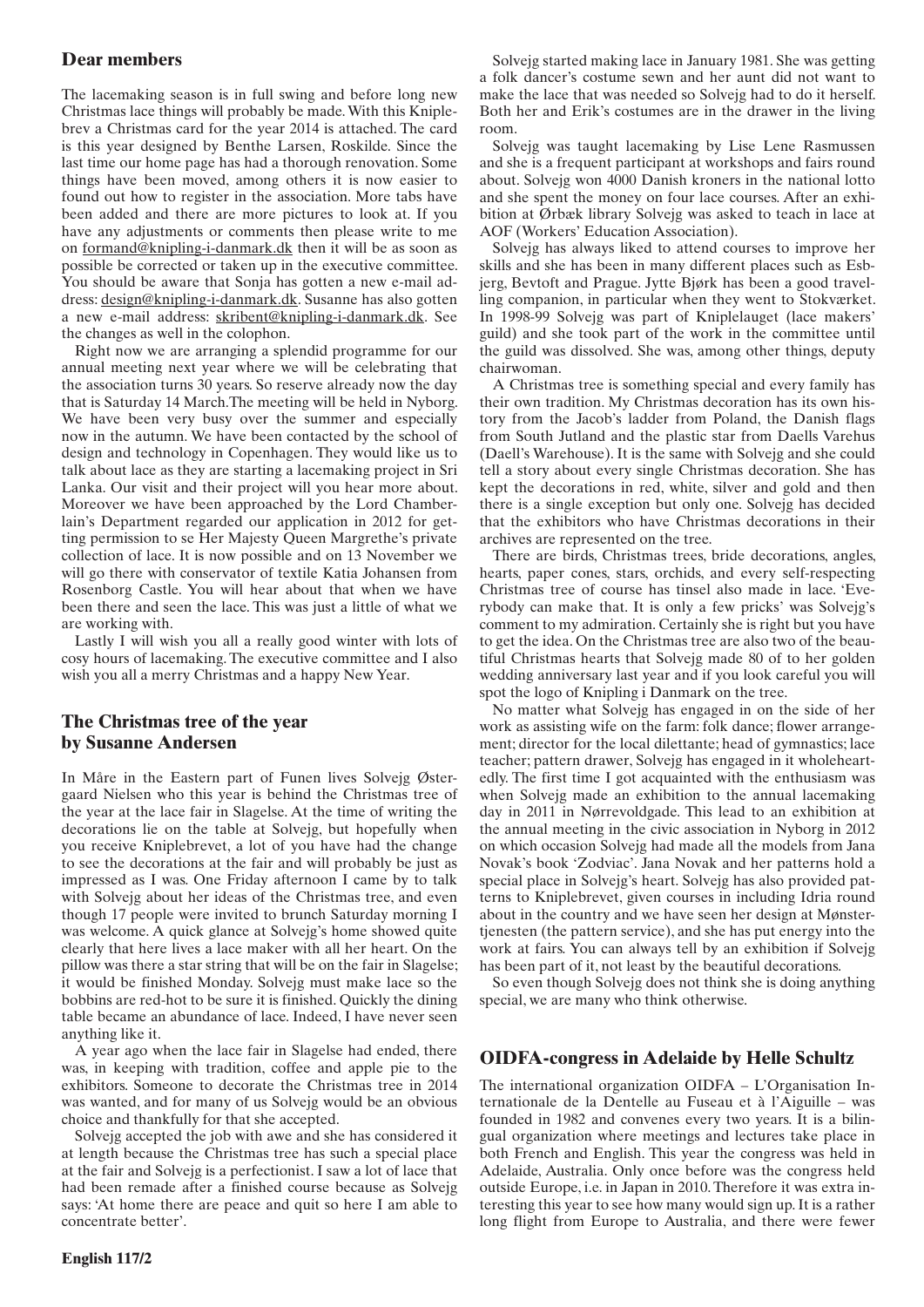participants than in previous years, but I absolutely think it worth the long trip. It was my first OIDFA congress, so I have no basis for comparing with earlier congresses, but for me it was a fantastic experience to participate. To participate in an OIDFA congress means meeting a lot of sweet people from most of the world, all sharing the same hobby. To meet others in the street with the same type of name tag "Oh, you are at the Congress" – "Oh, you are from Denmark" – How do you pronounce your name?" "Have you seen the beautiful exhibit at the town hall?" etc. Conversation started. Just wonderful.

July is a winter month in Adelaide, so I was anxious about the weather. On the coldest nights we had down to 2 degrees, but on the best of days the temperature reached 18 degrees. As in Denmark, in the winter, the temperature drops quickly, once the sun has set. It rained some, but always in short showers and it cleared up quickly afterwards.

The whole arrangement covered 13 days and started Sunday 13 July, when I participated in a wonderful bus tour to McLaren Vale, one of the many wine areas around Adelaide. The weather was cool but there was a beautiful blue sky. After a drive in the beautiful countryside, the day started with a visit to McLaren Vale and Fleurieu Visitor Information Centre. A local lace group had made a wonderful exhibit. Among other things there were some fantastic masks (pictures 1 and 2). We then visited three different wineries, Penny's Hill, Woodstock and Maxwell. We passed through gorgeous nature and past many wine fields, where beautiful wild flowers in a fine yellow colour spread among the brown, wintry wines. At Woodstock they had a small reservation with kangaroos that we were allowed in to see and even feed. A completely great day.

At the end of the winery tour we were taken to the school where seven different courses were held Monday through Thursday. We worked very intensively with the many different techniques. I had chosen a course in an Australian version of the English counterpart of our Tonder lace, i.e. Buckinghamshire. Both are fine tulle laces. We had a super clever instructor, Heather Billington. She had designed a series of hexagonal emblems with the different Australian national flowers. At the course we made the national flower Waratha from New South Wales (se picture 3 from Heather Billington's book "Floral Emblems of Australia in Point Ground Lace"). On the same photo you can see the flower on the handpainted bobbins made by Bridget Fairchild, who also taught one of the courses. She has developed her very own style of sewn lace. Picture 4 shows her beautiful sea horse. Dr. Margaret Morgan taught netted lace. She had made some wonderful miniatures (picture 5).

It was a fantastic course, but also very taxing. It was difficult to make room for a large lace pillow in my suitcase plus the almost 100 pairs of bobbins as well as miscellaneous lace paraphernalia needed, so I borrowed a pillow down there. That in turn meant that I had to finish my lace in order to return the pillow again. That again meant hard work till late every night in order to finish. Next time I will choose a course where I need fewer pairs or a course, where I only need to bring a needle!

The very congress days Friday to Sunday very much resemble our Lace Festival in Tonder. There were plenty of exhibits, discourses and stands. When using the expression lace in English, that includes not only bobbin lace, but everything "holes with a thread around". That means that besides bobbin lace, there were sewn lace, tatting, knitting, crochet, and embroidered objects. In one exhibit with many different types of European lace I saw both Danish Hedebo embroidery and the Norwegian Hardanger embroidery. The various regions of Australia had arranged exhibits with everything your little heart desires, and there was a country exhibit, where OIDFA member countries had the opportunity of showing their many beautiful and different items, like e.g. a beautiful piece of jewelry from the American exhibit (picture 6).

Of the many beautiful exhibits I will emphasize two. The first object to be seen in the first was two large lace kangaroos (picture7). Further into the same exhibit was a fantastic, large collection of genuine Maltese lace. A private collection, gathered by the Australian owner over the last 30 years. A small section to be seen in picture 8.

The second exhibition consisted of original dresses and accessories such as lace bags and shoes from Cavalcade of History and Fashion, which is a large collection of historical dresses and accessories from the 1700's and up till today. The large collection cannot be seen in any museum. The organization owning the collection therefore calls itself the museum without walls. Select parts of the collections are only exhibited at various events and actual parades. During the OIDFA congress the Lace in the Edwardian Era was shown. There were dresses and accessories from the period 1901-1910. Picture 9 shows a pair of lace shoes from about 1910.

Saturday night was the gala dinner at the Hilton Adelaide Hotel. The entertainment consisisted of a photoshow by the professional photographer David Haddy who showed his pictures from the congress. They gave cause to a lot of laughter!

A competition is part of any OIDFA congress. This time the task was a wine label, and a number of prizes were awarded. Picture 10 shows one of my favorites, albeit not one of the prize winners,

Tradition calls for various bus trips after the congress weekend. This year there were two five-day tours into the Australian nature and to various lace exhibitions. I chose to remain in Adelaide to see some of what I didn't see during the congress weekend. And then the long return trip. But filled up with good memories and a lot of business cards in the bag, hoping to reunite with the many sweet people at the next OIDFA congress in Slovenia in 2016, if not before.

June 2016 will be a very busy month for all lace makers, so put a big mark in your calendar now. First, the Lace Festival in Tonder June 3-5, then the annual Lace Festival in Idrija in Slovenia from June 17-19, and finally the next OIDA congress in Ljubljana, Slovenia from June 20 to July 1, consisting of courses in four cities, congress and bus tours. Really, there is the opportunity of plenty of lace experiences in June 2016.

Links:

www.oidfa.com www.oidfaadelaide.com http://www.thecavalcade.org http://www.kniplings-festival.dk http://festivalidrijskecipke.si/en/ http://www.oidfaljubljana.si

## **Karin Hoffritz – friend and chairwoman**

Yesterday I returned to Denmark and read Kniplebrevet. I had a blackout and first after a few minutes did I realise that Karen is no longer among us. I shall miss her.

Charlotte Rud brought Karen and I together in the 80s. We did not know each other even though we lived close by. There was not a day where we did not talk together. I wish that every lace maker knows that it was Karin who spend a lot of her spare time organising and founding a new lace teachers' association; later Karin actively put energy into organising the lace making education in Roskilde County. I was hired by Roskilde County to teach as it was the country who demanded that new lace making teachers had an education. But a real education as the teacher training college in Bruges still does not exist in Denmark. I convinced Kamp Larsen from the county's division of education that there was someone who had a comprehensive education in all types of lace. Therefore the right person to teach in many subjects. Karin's diploma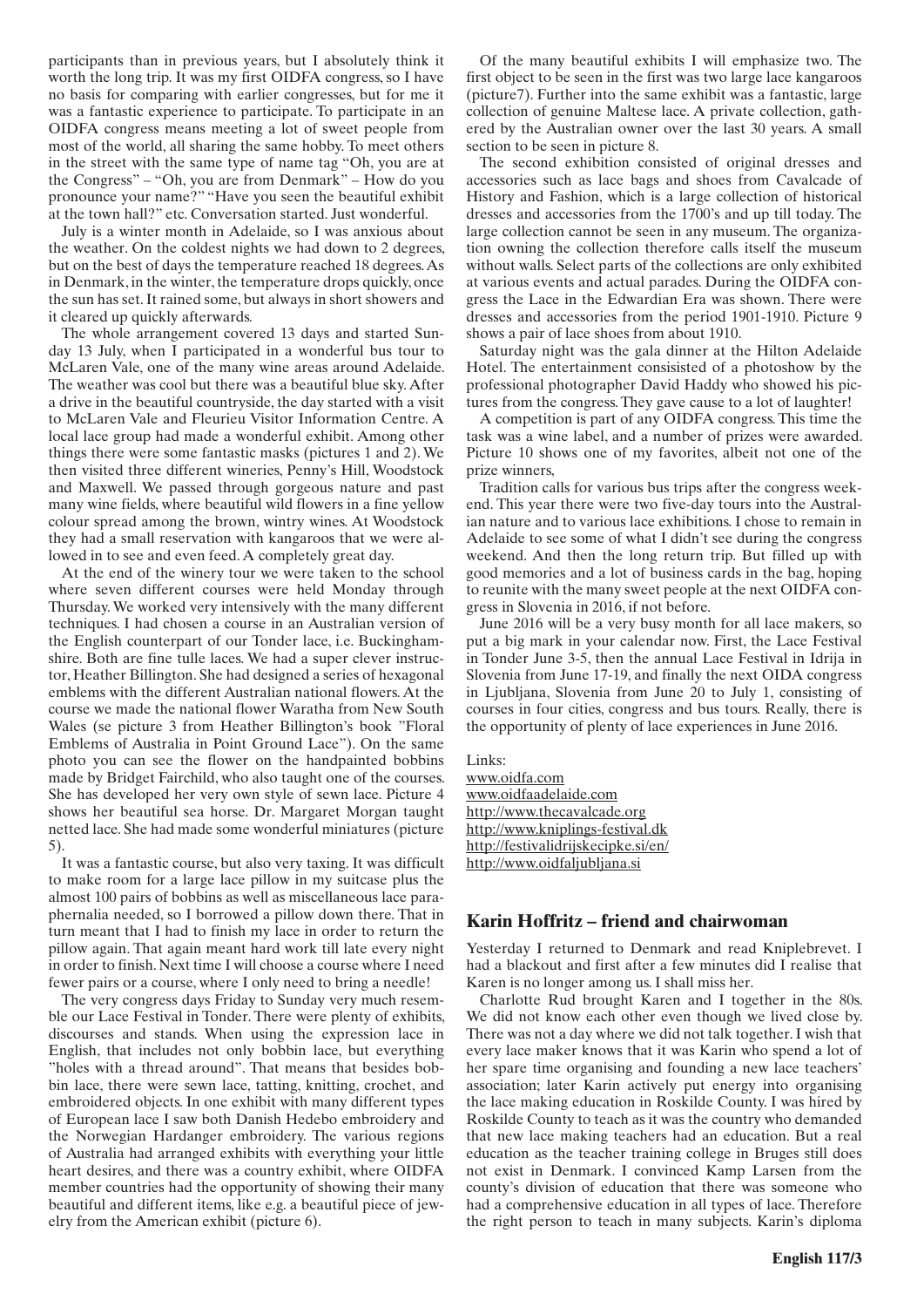from Belgium was the proof of that. We consulted the content of the education with several teachers among others Astrid Elton Hansen. Vibeke Ervø, who had a wide knowledge about lace making, was also very active. Then overwhelmingly many enrolments were sent to the county.

The idea of teaching was firstly UNDERSTANDING THE THREAD. Make the lace makers understand where the treads runs and ends. I have learned that myself in the school in Czechoslovakia, and therefore I am able to draw lace that was not part of the education. It gives security when drawing and making all types of lace. Every class was crammed with theory and drawing. The lace itself was several hours of homework. There were also classes in science of the colours, the basic principles of design, cultural history etc. After three years the county was no longer subsidised by the ministry. So there was no more money to the education of lace making teachers; the mistake was that the education was free.

I value Karin's personality. Even though Karin Hoffritz and I separated after 'the crossroads of life', we still talked with each other.

We have all lost a lace maker who really had theory, practice and energy to put lace making as a handicraft on equal terms with other textile arts and crafts. Among others Karin was in the beginning when the interest for lace started. Lace making flourishes now and there is a future for it.

Thank you, Karin,

*Jana Novak*

# **A vacation trip to Sri Lanka**

In connection with a fantastic trip to Sri Lanka, a trip to the town Galle, a town situated on the western south- peak of Sri Lanka and through many centuries an important harbor- and merchant town, was also included. Portugal, The Netherlands and England have all in turn ruled the town. The town is also known as Sri Lanka's ''Bobbinlace capital''. Unfortunately, when we arrived to Galle, the place that, according to our plan, was supposed to receive us and talk to us about their lace, was closed that day. But, our guide was still able to find a place where they could show us the lace they made there.

What a welcome! It turned out that the owners of the place had been participating in the Tønder bobbinlace festival in June 2013, where they had stand no.108, and they had enjoyed the fair a lot. Lace pieces were displayed and lots of chatting went on about our common passion for this beautiful craft. I gave them some prickings and Danish bobbins that I had brought with me, and they enjoyed that. Mr. M. L. M. Rila , the owner of the place, promised to write an article to Kniplebrevet. The article has arrived, and you can read it on another place in Kniplebrevet. Mr. Rila hopes that they will be able to participate again in Tønder festivalen 2016, and I look forward to the reunion.

*Lone Nielsen*

# **The Beeralu Lace Making Industry in Galle, Sri Lanka**

The Sinhala name for lace is 'Raenda' which is af Portuguese origin. The first Europeans to arrive in Sri Lanka in the 16th century (in 1505 to be exact), the Portuguese introduced this craft to Sri lanka. The women folk living in the south-western coast picked up the art and it gained popularity widely.

Pillowlace ar more popularly known as Beeralu lace making is a cottage industry in the south-western coastal belt from Ambalangoda, Dodanduwa, Galle, Habaraduwa and Weligama. It has come dawn from generation to generation.

Beeralu lace making is a delicate and intricate craft. It is an

**English 117/4**

industry where the craftspersons are 100% females. People watching this art af lace making are awed and fascinated by the expertise and patience displayed by these lace makers.

First, a stencil is prepared for the required design. The stencil is made on a cardboard using graph paper making the different knots used in lace-making. This is then fixed on to a padded wooden structure which is called the pillow. Depending on the design, quite a lot of wooden bobbins and pins are used and the lacemaker patiently commences her work.

At one time lace making was very popular among the womenfolk of this area as this also supplemented to the income of these families, most of whom were dependant on the fishing industry. The finished products were brought to the particular sales outlets from where they are sold to mostly foreigners. The finished products comprise af lace borders in different designs, collars, table mats, table runners or individual ornamental pieces.

One such sales outlet is the SCIA Shopping Centre at No. 73A Kandewatte Road, Galle, Sri Lanka established in 1977, where more value added products are turned out from these finished lace: Ladies night dresses with lace stitched on to them, table cloths with lace appliques and borders and also table cloths completely made out af lace in different sizes are some of these value added products.

The 2004 Boxing Day tsunami made a very big impact on the lace making industry. A vast majority of these lace makers being located in the coastal areas had to face the wrath of the tsunami. Everything was lost, lives and their equipments and raw materials. When aid started flowing in from all around the world, the Handball Club of Benzeim, Germany, made a very generous gesture. Through the SCIA Shopping Centre, Galle, they made a big contribution of thread solely for distribution among these lace makers. This enabled them to continue with the industry and these lace makers supply their finished products to SCIA Shopping Centre, Galle, even to this day. Apart from the supplies through these lace makers, SCIA Shopping Centre has its own lace makers who have been employed from its inception to show the appreciating foreign visitors the art af lace making.

Beeralu lace making is a time consuming process due to the intricacy of the design. The end result though is an exquisite, unique piece of finely crafted lace.

#### **The flock by Susanne Andersen**

*'The birds fly in flock – when they are enough How many women are needed for a flock? Where do women fly in flock? When is there enough women to fly in flock? Are they/we – the women who Flocks of snow that are teeming Over dikes tumbling? Yes tumbling and yet light as snowflakes – that we dream about. Where does the dream fly*

*And what do women dream about?*

*The woman who would more than that and returned home to the mud ditch.*

*The woman who polished the broom and flew to the Brocken? Wait there is a flock who went on Midsummer*

*The woman from the other side of the Earth who met a prince and got a kingdom.*

*The woman who, like Amanda, went to Copenhagen and wanted to be the chairwoman and a minister*

*And today is allowed to open for the flock.*

*Flock and folk depend on how the letters are placed*

*Man and women – can have a big flock of children*

*enough to populate the whole world'*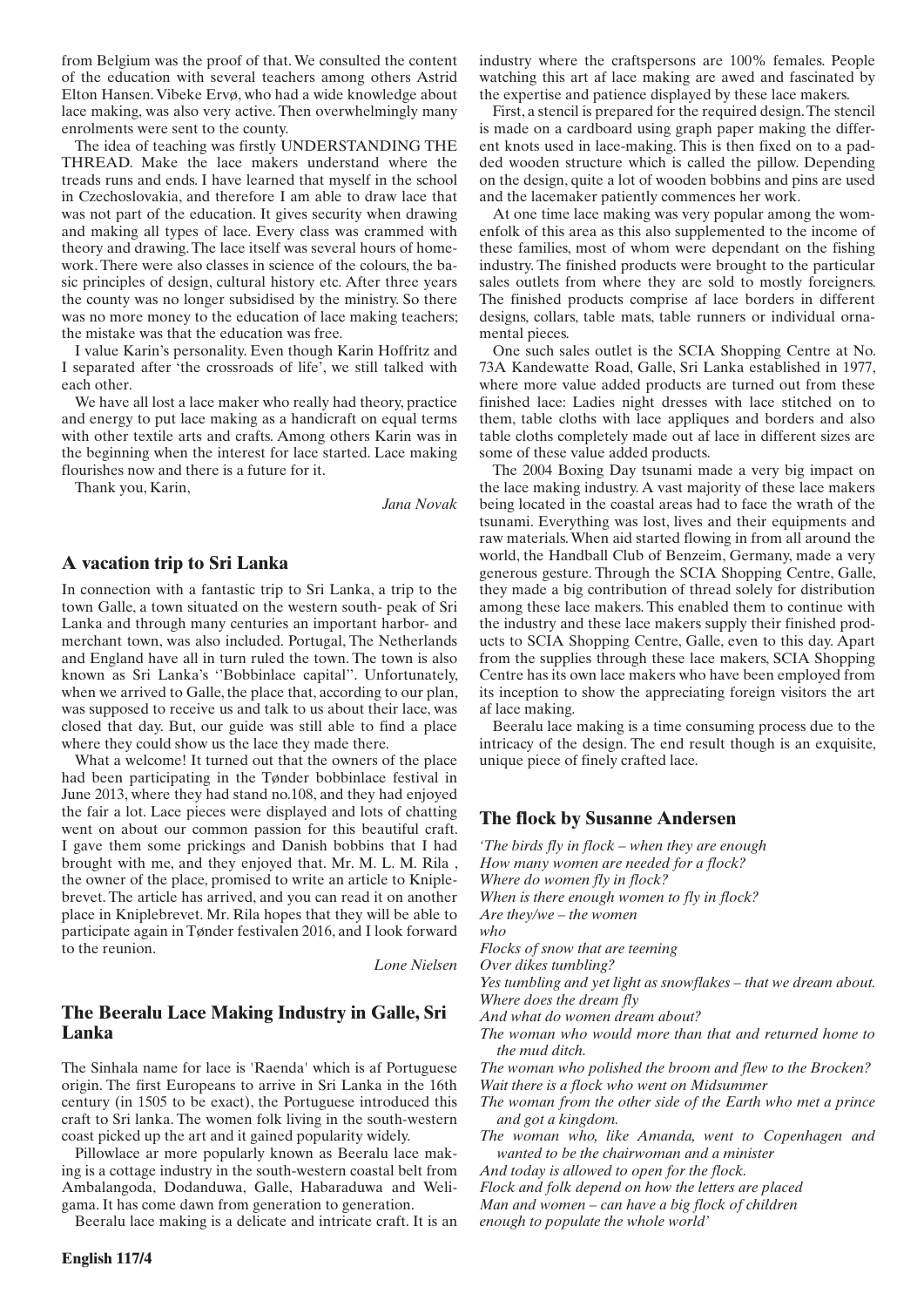Like that Anette Wilhelmsen, MP and Kerteminde girl begins her speech at the unveiling of the Flock at the Art festival in Kerminde Saturday 28 June 2014. The Flock is an art project that consists of 15 figures that represent and pay tribute to the woman.

Lotte Helle from Atelier A62 and Ann Walinn have worked with the project in a prolonged time. According to Lotte Helle the idea from the beginning was to pay tribute to the woman. In Kerteminde and probably in lots of other seaside towns the woman has had a special status through the ages. When the man was at the sea to either fish or sail the seven seas, the woman had to stay at home to take care of the children, the house and perhaps run a business. It is those women that THE FLOCK praises.

That it is now in 2014 that THE FLOCK is released is connected with the Amanda figure turning 60 years this year – even though it is perhaps not Amada you think of. The hope and the intention is that you should see all the other women and their expressions in the figures.

The figures themselves consist of frameworks made in metal that have been covered and decorated by seven very different female artists and craftswomen. The figures in THE FLOCK are very different but they have all common that they are the tribute to the woman. In the project the following have taken part: Bettina Andersen from København, Birthe Helbo Mortensen from Middelfart, Teresa Larsen from Odense, Chastine Helle from Kerteminde, Kirsten Brodersen from Tinglev, Kirsten Ploug from Odense and Lotte Helle from Kerteminde.

So a rainy Saturday we, a flock of women and men, were gathered and were very excited to see what was hidden behind the white. Evidently a lot of hard work was behind each woman in THE FLOCK and I was impressed by how so many different results sprang from the same presentation by Lotte Helle. The joy of recognition was there as well when I recognized Kirsten Ploug's playing with materials and colours in her figure with bark. Kirsten Brodersen's 'Emma' symbolised for me a longing to go abroad that was hold back – I could vividly put myself in Emma's place when the longing seized her but she had to stay at home because that was the fate of the woman. Birthe Helbo Mortensen's figure had I stolen a glance at on Facebook so it was easy to recognised – and there was a couple I had to go back to several times. Betina Andersen's 'Mermaid' was one of them. The play with the blue and green colours show what a talented artist Bettine is with an embroidery machine.

And then there was 'the Chatterbox' – the majority probably knows Merilyn Monroe's white dress that blows up. That dress has been reproduced in black aluminium and embroidered with silverfish.

What will happen with THE FLOCK after the exhibition at the Art Festival has not yet been decided, whether it will stay as a whole, whether it will be sold or will stay in private hands is not yet known – my wish is that as many women as possible will get the opportunity to see it – and you are allowed to bring the men – they might see something in THE FLOCK that the women have not noticed.

#### **Living village in Vesterboelle**

That was the title on a pamphlet I was given by a good lacemaking friend in Hadsund. The programme seemed exciting so why now drop by in the summer holidays? No sooner said than done, Henning and I set out to Vesterboelle 3 August. Vesterboelle is in Vesthimmerland (in the north of Jutland) between Loegstoer and Farsoe.

When we arrived, the village was closed to cars. You could stroll through the village or be driven in fine coaches drawn by

the most beautiful horses. Everybody was dressed as in the old days. I think every single citizen took part in the event. Outside every house there was a 'land register plan' that described the history of the house, when it was built, what materials, the owners of the house and pictures etc.

There was the opportunity to see the working workshops; the blacksmith was shoeing the horse; the corn was thrashed; the sheep were sheared. There were wickerwork, basketwork, wood turnery, glasswork, bookbinding, old needlework, weaving, lace making and much, much more.

In addition to that there were inspection of farmhands and servant girls with their tools for harvest, harvesters were wholeheartedly in the field, a drunken farmer was placed on the wooden horse; indeed there was one activity after another, all of it as it was a 100 years ago.

Big was my surprise at meeting Anna Scheby-Pedersen and Karen Marie Iversen who many of you most likely know. They were both a long way from home, Anne from Hemmet and Karen Marie from Greve. Anne was making lace with a group of local lace makers. They all showed their beautiful work. Gitte from Hadsund was also there; it was her who had been so kind to draw my attention to the event. She had also a working stand and of course an exhibition of some of her beautiful works.

A fabulous event that was held for the 10th time; all of it with an incredible enthusiasm from the locals. Certainly worth a visit if you are in this part of the country.

### **To the readers of Kniplebrevet:**

In May Tønder museum came to collect my legacy from Anna Christoffersen. In Kniplebrevet no. 61 have I written about the legacy. It contained a very large collection of Albert v. Huth's parchment patterns, drawn on tracing paper plus two lovely old lace boxes with bobbins and other bits and pieces.

If anyone is interested in seeing the patterns, Tønder museum is willing to take them out of the archives.

> *Best regards, Kirsten Wohlert Johansen*

#### **Market day as in the old days in Hadsund**

On 9 August 2014 a market day as in the old days was held. The first time a market day was held in Hadsund was in 1938. The market was held by the old water mill farm which today houses Hadsund's collection of local history.

There were the tradition things shown e.g. butter was churned, wickerwork was made, tin soldiers were casted and games for children were arranged and much, much more: all of it as in the old days. Old needlework was on show and great was my joy in meeting Anna Hadsund who had shown up with an exhibition of lace, lace making tools and of course Anna was active at the lace pillow. If anyone wanted to try to make lace, there was the opportunity to do so.

# **The lace-making day of the year by Susanne Andersen**

It is now time for evaluating the lace-making day of the year – and first of all a big thank you to all the organizers all around who have spent time and energy on the tradition, then a thank you to all the curious people who turned up and who make it worth it all.

This year a couple of new initiatives got going; we had an idea of making the same lace from Skagen to Gedser and from Blåvands huk to Ertholmene and from the photos I have seen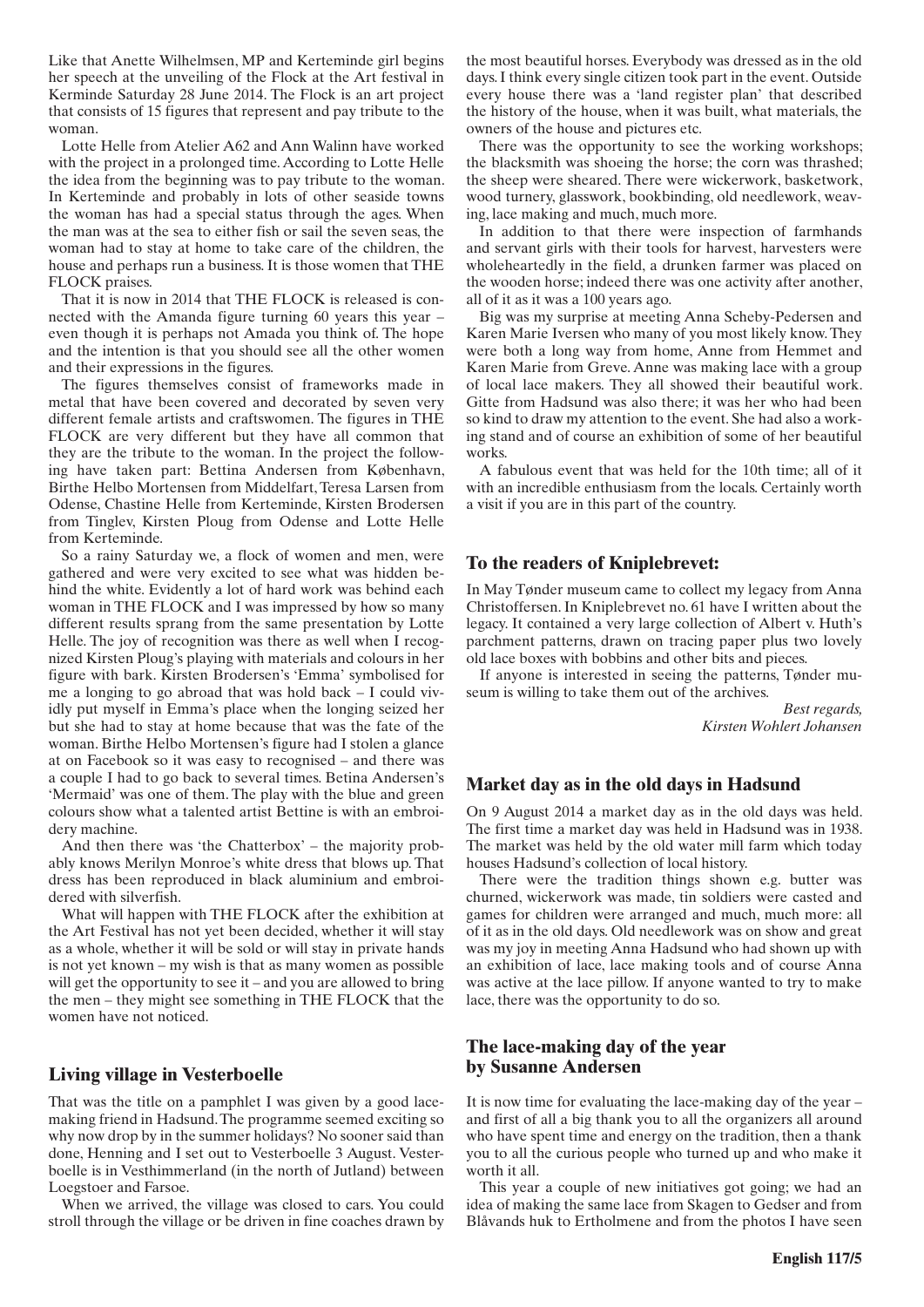on Facebook many of you have given our idea a good reception. This year it was the pattern Camelia given by our chairwoman Lone Nielsen and now you members get the change to tackle it. A Danish proverb says: 'When you hand the devil a little finger, he takes the whole hand' – and we do as well – we would like to have pictures of Camelia sent to the editors so they can be published in the magazine.

Even though we try to get every event in the magazine, there are still a couple of events that do not make it, perhaps because there is a new coordinator and that person is not aware of the possibility to have it in the magazine and here we need your help. We will like to ask you to send us a message about events that take place that we are not aware of, then we will try to have them in the magazine next year so as many as possible have the change to go. We are so privileged to have our own 'press photographer' Helga Houtved who a lot of you know from Facebook. She offers that we can look through her photos and have them in the magazine before they are put up anyway else. We are very grateful for that. This year we have, therefore, some special photos from Greve, Køge and Tune. You can see them on the back.

# **The Annual Bobbinlace - day in Stenløse**

We do, due to tradition, set up an exhibition in H.E.P. Huset in Stenløse on The Annual Bobbinlace - day. We all met, bright and early in the morning, and were able to transform the hall into a nice show room. On display were samples from Tønder to modern lace. Exhibited was what lace has to offer anno 2014. We had a good amount of visitors that seemed happy and content with the exhibition. The guests also took their time to look closely at the lace, to have a chat over a cup of coffee and also to look at the lacebooks and magazines available.

> *Good lace-greetings from the laceladies of H.E.P.Huset. Mona-Lise Pedersen*

# **The lace-making day of the year 2014 in Nørrevoldgade**

After several years of open house and holding of the lacemaking day of the year in Nørrevoldgade there should not be any butterflies left in my stomach – I think that the day they have flown away and no longer are there is the day when I have been there too much.

This year I was extra excited because Funen is by now covered by many events so would people still turn up?

It takes some time to put up posters, clean, and then there has to be set aside a Saturday. But looking back upon previous events it is worth it. Saturday morning 10 o'clock the sign was up, the coffee smelt delicious and the lace pillows were set out. It knocked on the door and that continued the most of the day. The trip to Ireland was talked about so vividly that I feel I was taken by the hand and was on the trip, ideas for new articles and patterns in the magazine were put on the table, a little lace making was done, read books, looked in trade magazines, a little shopping was done and then coffee was drunk.

It is by now a tradition that the lace making girls from Ringe and Langeskov end their lace-making day of the year by visiting Nørrevoldgade. To see the joy in the eyes of the organizers and the participants clearly shows that the lace-making day of the year is a tradition that will not come to an end easily.

*Susanne Andersen*

# **Pictures from Fælleshuset Vedsted, 6500 Vojens.**

We had a real nice day and many interested visitors.

*Sincerely Jette Thomsen*

### **Here are some pictures from our lace-day**

We were 10-12 ladies working on lace, and interested people could have a look and ask questions about our projects. They also had the opportunity to try by themselves.

The interest was big. Between 50 and 70 people stopped in, studied our finished pieces, drank a cup of coffee and had a home baked cookie.

Finely I will add that 5-6 new lace makers have joined us after our lace day.

It was a wonderful day, and we would be happy to do it again.

> *Sincerely Conni Skov, lacelady from Gjerrild.*

### **Hello,**

Also at Tunegarn was there held the yearly lacemaking day. 7 hardworking lace makers was making lace all day long to the great delight for themselves and the visitors who came by during the day. 3 of them had taken up the inspiration of the year, and the hardworking Jytte Kluge had at home made the first two and spend the day mounting the third one. The other two went at the flacon the whole day. There was set up two 'test pillows' so those interested could try take the first step in the wonderful world of lacemaking. The nice customer and lace maker Helga Houtved visited us as well and took some fine photos of the day.

We have attached a few photos, all taken by Helga Houtved.

> *Best regards Tunegarn Represented by Anne Marie Turking www.tunegarn.dk*

## **The Annual Bobbinlace Day**

As usual, The Annual Bobbinlace Day was celebrated in Butikstorvet in Hadsund.

8 happy lace-ladies showed up with their displays and lace pillows. Many visitors admired the nice exhibition. Most people were locals, but there were also tourists on vacation in our area. We appreciated that they took their time to visit with us and tell us a little about what they do where they come from. The 4 hours we were present, was over in no time due to all the chatting about lace with unknown and known faces. We look forward to do it again next year.

> *Kniplepigerne Hadsund*

## **The Annual Laceday in Greve.**

5 members from KIT exhibited our bobbinlace in Greve Midtby Center on August 30. 2014, The Annual Lace day . We also made lace, talked and told about the lace on display. We sat on a little square, where people walked through to trains and busses and the draft from automatic doors and air vents, made it a cold event. But we came well through the day. We had, in our advertisement in 'Sydkysten', added the sentence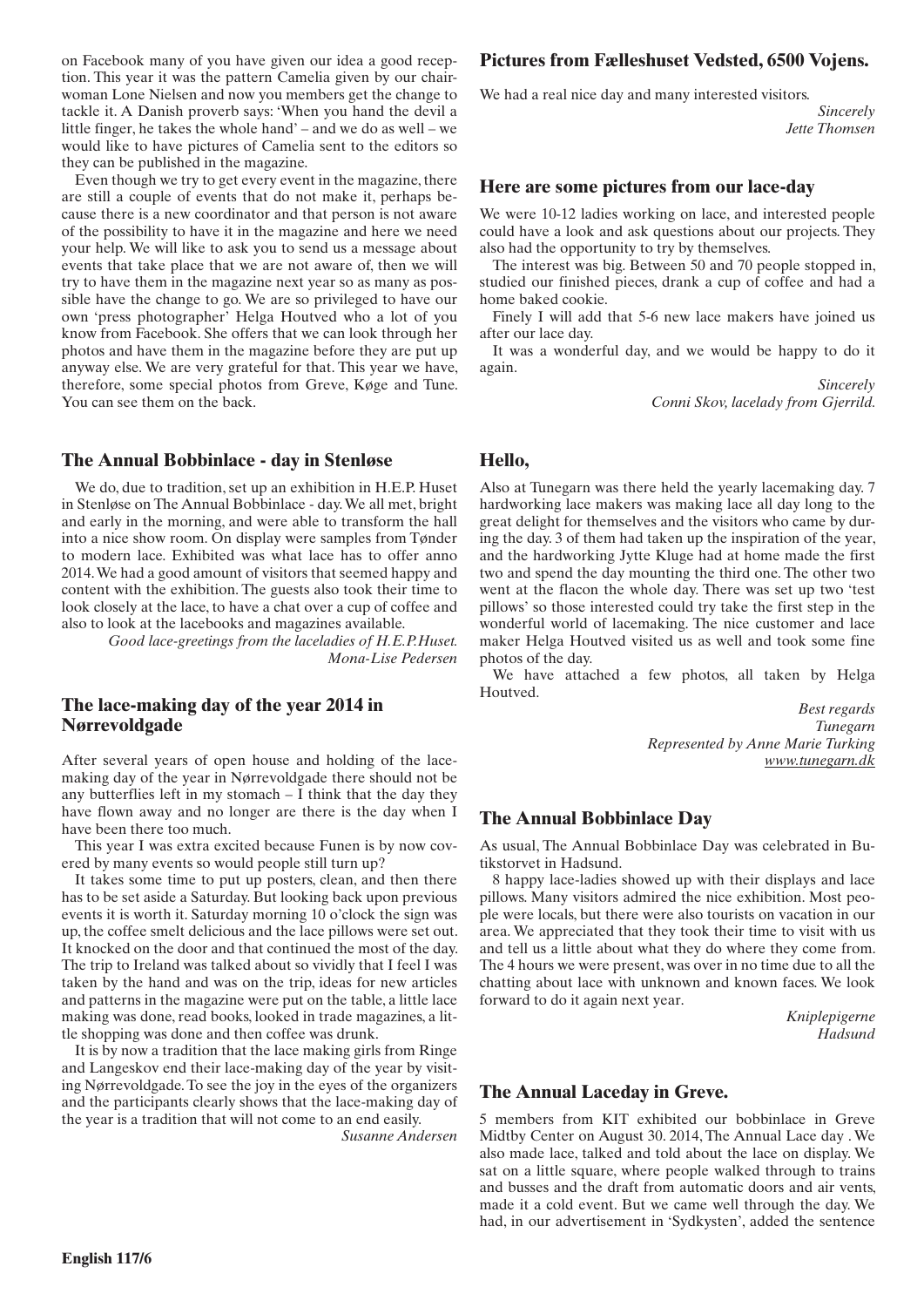(''learn how to make bobbinlace''), and had 2 pillows ready for that purpose. It was time for some teaching, and the few people that tried, seemed interested in learning more.

All in all, we had a very nice day.

*Best wishes KIT Vice president Karen Marie Iversen*

### **The annual lacemaking day in Broager**

We, 8 ladies, were sitting in the cafeteria of Super Brugsen (a Danish supermarket) from 10 am to 2 pm and had a very nice day. Quite a lot stopped by to look and people were very positive.

We make lace every other Monday in even-numbered weeks in Forsamlingsgaarden in the assembly where we in the winter months can gather 18-20 ladies and because of the lacemaking day 3 new ladies have joined us, so it is lovely.

> *Best regards, Agnete Brandt*

### **Star or Christmas tree**

Idea, design and execution: Anneliese Schröder

The publication is made with kindly permission from Deutscher Klöppelverband

Equipment: 12 pairs of K80 or DMC

Beginning: The lace begins immediately above from star to star. See diagram and pricking.

Ending: The pairs are tied with a reef knot or in the way you prefer. The lace is starched before you take it off. Then it is folded in the middle of the tips and the top is gathered so the edges on the outer edge are the tips inside the Christmas tree.

## **Christmas card 2014**

We have discovered a mistake in the diagram to the Christmas card 2014 so therefore a new diagram is printed that is a pricking as well.

## **A correction to the pricking 116a**

We have printed a new pricking to 116a (see the pattern sheet) because the pricking was not clear on the pricking sheet.

#### **Barbora's valentine's heart**

Idea, design and execution: Barbora Spadova, the Czech Republic

Equipment: Anchor Mercer Crochet – 100" (W) and 8 pairs DMC goldthread (G)

Beginning: You start with making the narrow part first with 6 white pairs. See on the diagram for when to put the pairs and when to take off again. Then the wide part is made and you put the pairs in the top of the heart. They put from left to right: 1 W  $+ 1 G + 1 W$ , 1 W + 1 G, 1 W + 1 G, 2 W and 1 G.

The shown twists apply for the whole lace. Do not twist from linen stitch to half stitch in this lace.

Ending: the pairs are tied with a reef knot and the lace is starched before it is taken off.

Barbora Špádová, Plánická 795 339 01, Klatovy, Czech Republic Barbora designed the hart as a declaration of love to her husband on their 2 years anniversary.

Barbora Špádová (\*1989) I am studying Czech and German and literature in Prague, I like music, playing the flute and, of course, lacemaking. I have been doing it since my childhood, when there was a lace-making circle for children at our school in Strazov, a tiny town in southwest Bohemia. There is a strong bobbin lace-making tradition, too. Currently, I like making my own images for bobbin lace and work with coloured threads as well as the traditional materials. In 2014 I started a bobbin lace circle, which meets regularly once a week in a tea-room in my town, Klatovy. It has currently more than 10 members, of which there are 2 men.

www.facebook.com/barboraspadova

## **Christmas heart**

Idea, design and execution: Solveig Nielsen

Equipment: 6 pairs linen thread 28/2 or 35/2. If desired gold or silver thread can be used in the edge. To the handle 7 pairs are used. Here gold or silver thread can also be used in the handle.

Beginning: You begin in the middle of the heart marked with a star in the diagram and in the pricking follow the arrows. Turn stitch is made at the circle in the diagram. In the middle plait with Picot is made between the bobbin tapes. Crochet in the process of the lace. The shown twists apply for the whole lace.

Ending: the threads are tied at the end of the tape. The work is starched before it is taken off the pillow and the handle is mounted on the heart.

### **Christmas star tape**

Idea, design and execution: Lone Nielsen, Stubbekøbing

Execution: 19 pairs 35/2 in linen thread. The tape on the picture is made in 60/2 but it is rather opened so therefore 35/2 is recommended. The tape is 1.5 meters long and if you want a bigger bow then the tape should be longer.

Beginning: You begin in the tip and the pairs are placed until the width has been reached. The edge is in cloth stitch and twist and the bottom is the bottom of the star. Made as shown on figure 1.

Ending: Either tie it or finish it with small braids that are sewn into the lace. The tape can with advantage be starched a little before it is taken off the pillow.

## **Camelia**

Idea, design and execution: Lone Nielsen, Stubbekøbing

Equipment: 23 pairs Bockens linen thread 60/2. When mounting linen batiste or linen are used with 14 threads per cm.

Beginning: See the diagram for where and how many pairs are put on

The shown twists apply for the whole lace.

Ending: Ether finish with an auxiliary thread or in the way that you find practical.

Mounting: the lace is mounted on the linen with rolled whip seams.

#### *Rolled whip seams:*

Tack the lace onto the linen. The seams are sewn from above and downwards in horizontal and vertical groups with 2 seams in each group – sewn from the same place. The horizontal groups are sewn over the lace edge and the vertical ones along the edge, see figure 1.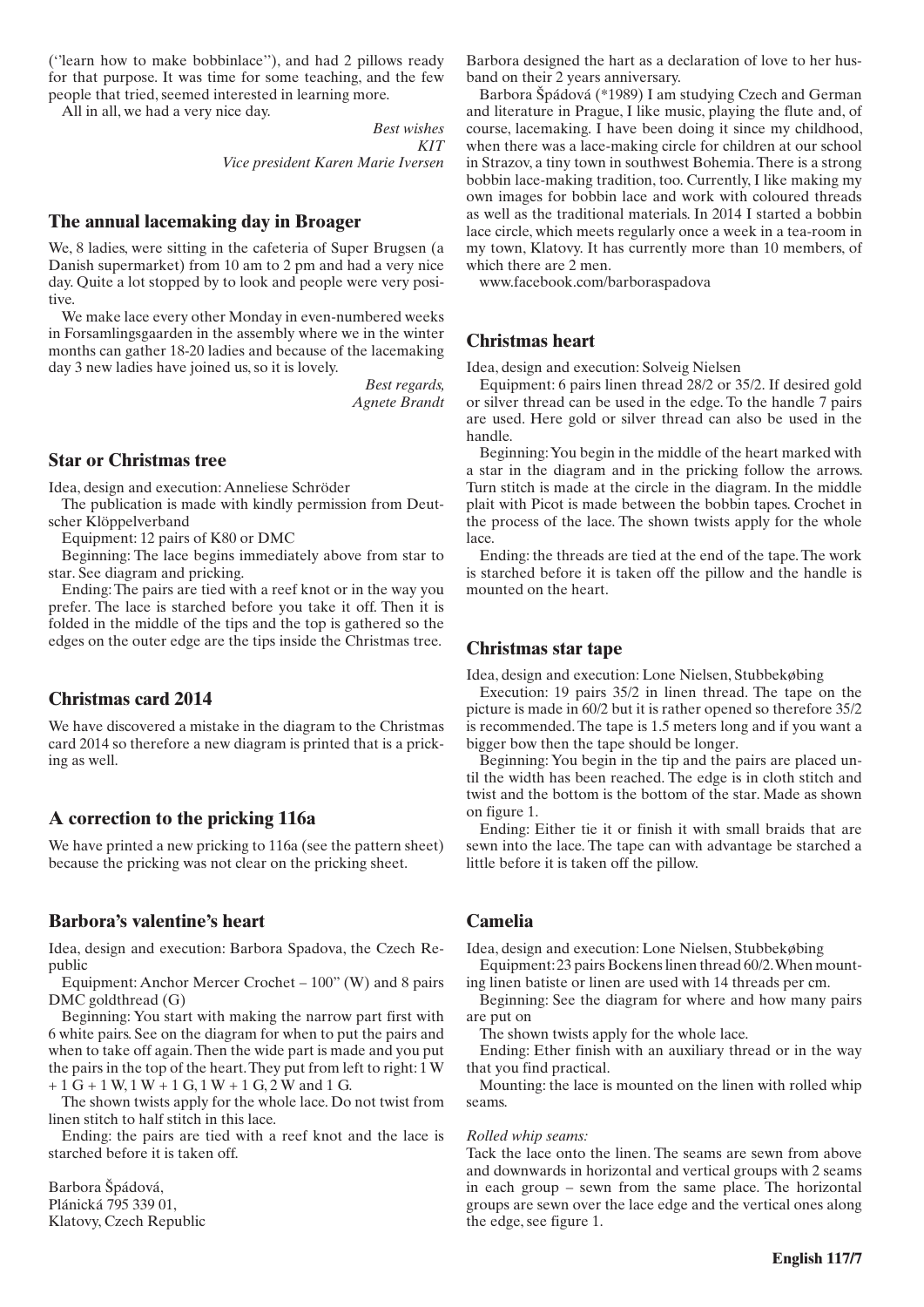## **Paper cone**

Idea and execution: Lis Vester, Erslev

Design: Sonja Andersen, Ikast

Equipment: 24 pairs 35/2 in linen thread

The paper cone is made as a dolly. The paper cone is produced when following the description during the mounting.

Beginning: The lace is begun in top left corner and the pairs are put on in a slanting line until the width has been reached. The handle is made separately.

Ending: The dolly is crocheted together and the pairs are thereafter tied or the lace can with advantage be ended with an auxiliary thread. The handle is tied.

Mounting: The dolly is sewn together on the two sides from \* to \*. Thereby a paper cone is made. The handle is mounted in the middle of each of the other two sides.

## **Emblem 2014**

Idea and design: Lone Nielsen, Stubbekøbing

Equipment: 18 pars of linen 60/2 for the crown of the hat, 16 pairs of linen 60/2 for the brim, 1 bobbin of myrtle thread and 18 pairs linen 60/2 for the top

Beginning: the separate parts are started where you want to. For the top of the hat the pairs are put in a plait.

Ending: The lace is crocheted together and is tied. The lace is starched before it is taken off the pillow. Then the different parts are sewn together so the hat is made.

*You might choose to design your own hat, then the pricking xxx is used.*

### **Christmas tree 2013**

Idea, design and execution: Kirsten Skov, Slangerup

Equipment: linen thread  $35/2$ ,  $40/2$ ,  $60/3$  or  $60/2$  depending on which pricking you use to make lace on.

To part 1 20 pairs are used, part 2: 28 pairs, part 3: 34 pairs, part 4: 40 pairs and part 5: 46 pairs

Beginning: It is started with 6 loosely worked pairs at \* to edge of the linen cloth. Fix 1 pair at 1 and 2 pairs at 2.

The star in the middle of the lace, see the detailed drawing at the star.

The shown twists apply to the whole lace.

Ending: All five parts are finished with a svensk lærredslukning. See part 5 as it is the bottom of every part whereby a linen cloth edge is made the whole way around on each part.

## **Linda's Christmas heart**

Idea, design and execution: Linda Lillenes, Kongsted Norway Equipment: For heart no. 1 8 pairs of 35/2 linen thread are used, for heart no. 2 and 3 7 pairs of 35/2 or 40/2 linen thread are used and for heart no. 4 5 pairs of 35/2 linen thread are used.

Beginning: common for all the heart is that they are started in the top. There are diagrams for all of them but if you want to make the hearts differently in the middle then you can make cloth stitch or half stitch in the individual heart.

Ending: The ends of the threads are crocheted in first loop and they are tied. If you choose to decorate the hearts with beads then you can crochet the hearts together in the in first loop make with 2 pairs a small braid and on one of the pairs a bead is placed and a braid is made again. Continue until you do not want any more beads or braids with beads. What solution you choose is up to you. The lace can with advantage be starched before it is taken off the pillow.

## **Would Non-continuous lacemaking be something for you? by Veslemøy Bech-Nielsen**

I am one, I think, of few lace makers in Denmark who almost only work with non-continuous lace, also called cut-thread - or part-lace. I started learning Duchesse, then Withof, and, for many years now, enjoy Yvonne Scheele-Kerkhof' s classes of this kind of lace. Besides teaching the Floral Bedfordshire lace, she also teaches Withof, which derives from Duchesse. She has, however, also further-developed these laces. Some of us, still with the base in Duchesse and Withof, use any technique in order to achieve the effects we want. We are, with her guidance, able to make almost anything into beautiful lace. This is big fun and a great satisfaction for creative minds.

The prickings for cut-thread laces are often not dots, but lines, and you place the pins yourself. The thickness of your thread can vary - within a certain limit, of course – the thinner the thread, the more pairs you need, and the more variation you can achieve with the effects you might like. Pairs are added and taken out as needed.

Part- lace is characterized by the making of single motives and joining them by plaits or grounds of different kinds. Some of them use needle lace as part of the lace, like Rosaline Perlée and Brussels Duchesse.

The Duchesse Lace was developed in Belgium around 1850. It got it's name after Marie Henriette, Duchesse of Brabant and wife of king Leopold II of Belgium, because she loved and often wore this kind of lace.

The development of Duchesse lace was based upon the Bruges Flower Lace, but it is a much finer lace. It has developed a little differently in different parts of Belgium and The Netherlands, but is mostly characterized by the use of fine threads, the motives basically worked in linen stitch, accentuated by half stitch a. o, the use of a gimp pair, and the whole lace is often edged with picots. The motives used are mostly flowers, different leaves, scrolls and 'berries', but sometimes also butterflies or other little creatures.

Elza de Kreijger, the lady known all over the lace-world as Sister Judith, is the person to thank for the development of the beautiful Withof Lace. She was born in 1913 and died, 100 y.o. in 2014.

She started learning the Sluis Duchesse Lace, 13 y.o. in the Sluis Lace School, and was a student there for many years. Her interest was always to try to give more depth to her lace.

At the age of 24 she entered the convent of Withof, became a nun and took the name Sister Judith.

As she started teaching lace after her retirement in 1978, her efforts to develop a more sculptured lace took off. She encouraged her students to help. Yvonne Scheele-Kerkhof was one of these students. In Duchesse Lace, the flowers are next to each other. Sister Judith started to put them behind each other and at the same time to make the lines in her lace more flowing. After the development of the "rolled edges", the three-dimensional effect of her lace really took form. By carefully planning with which sequence to work the different parts of the pattern and rolling the edges every time, you really get a nice depth to your lace.

At a point, Sister Judith's lace had become so different from the Duchesse laces, that she had to give it a name, and she named it after the convent she belonged to, Withof. She continued to work on improving her special lace until she died.

This lace is characterized by the stylized flowers and the flowing lines, joined by light, airy grounds. The motives have a gimp pair and all the edges are rolled.

Other cut-thread laces are for ex. Brussels Lace, Honiton, Chrysanthe and Florence.

#### *An interview with Yvonne Scheele-Kerkhof*

One of the most excellent places for you to learn the techniques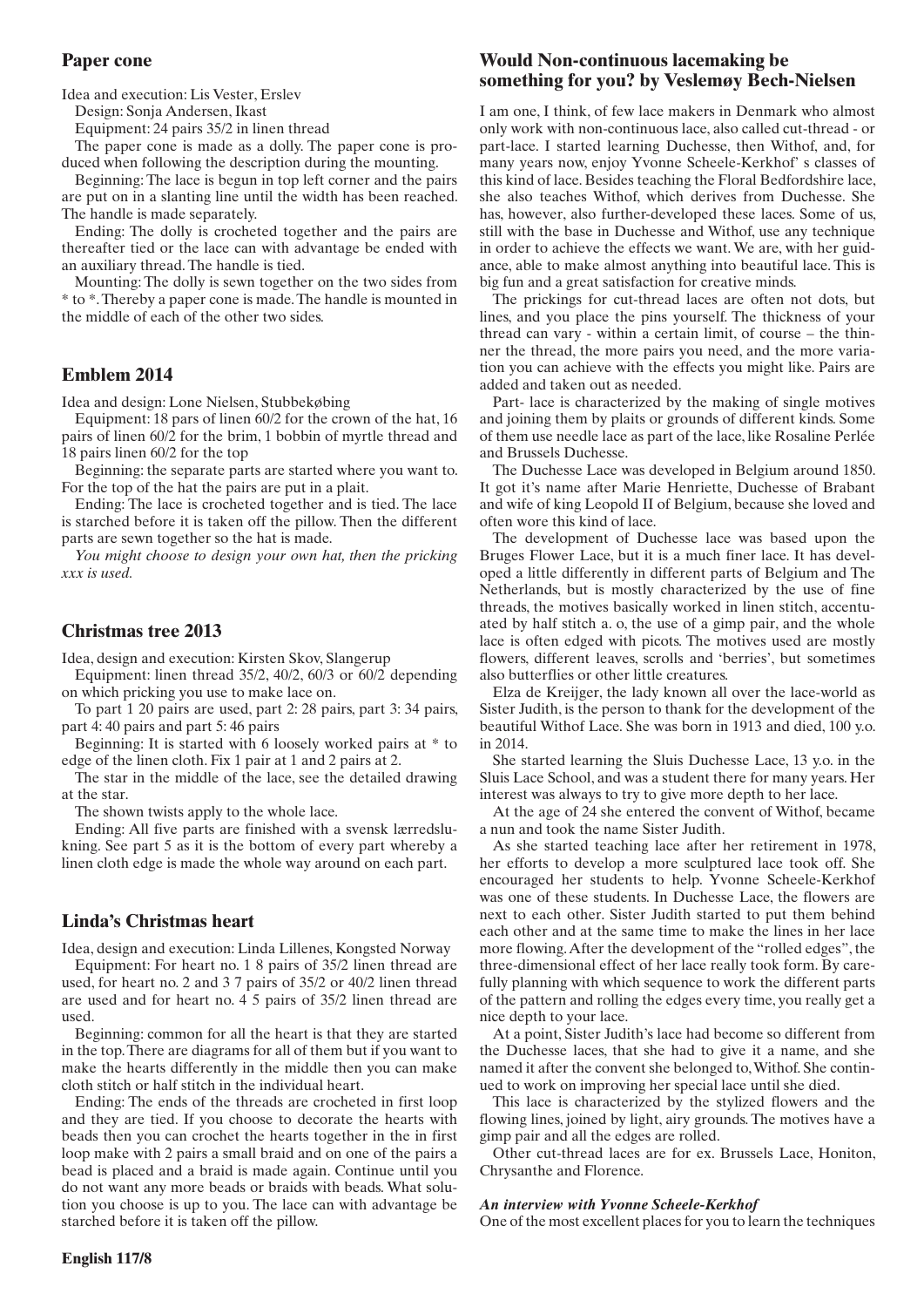of Withof and Floral Bedfordshire, is at Yvonne Scheele-Kerkhof's Paragon Studio in the nice city of Apeldoorn, The Netherlands. I have been with her for, probably 7-8 years, and keep going back. Yvonne has, by using her long experience with different types of lace, and by her curiosity as to how lace has been done and lace-problems have been solved, further developed some types of lace and brought it to a height that is remarkable, especially at a time when woman's crafts in the West is declining rapidly.

Yvonne teaches all over the world. She hosted a class in Floral Bedfordshire at the Tønder Lace Festival in 2010, where she also had an exhibition showing some of her wonderful work.

She has published several books on techniques for Floral Bedfordshire -, Duchesse - and Withof lace. Recently she published a book showing her own lace – 'The Beauty of the Orient Painted with Thread - a Lace Journey'. When you study the detail of the lace in this book, you can only admire the perfection of what she does.

I recently talked with Yvonne about her lace and her teaching, and this is what she told me:

Q: How and when did you get interested in bobbinlace?

A: I became interested in lace through antique English bobbins. We lived in England at the time and our children went to a craft class on Saturdays in a neighboring town. I took them there and walked along the shops for an hour, always passing an antique shop with beautifully decorated , wooden sticks in the window. Only later I found out that they were lace bobbins. I bought some and enrolled for a workshop.

Q: What kind of lace caught your interest and how?

A: My real interest came when I learned Duchesse with Sister Judith. I was part of a group inviting her to teach us Duchesse Lace. When she came, she told us that she was experimenting to create more depth in the lace and asked us to go along with her. We had no idea what we let ourselves in for, and said 'yes'. This slowly lead to a new type of lace, Withof. A wonderful lace, of which I thought that 'anything is possible in lace................unless it proved impossible'.

I also learned another lace, Floral Bedfordshire when I met Barbara Underwood who came to my workshops. She told me that 'her lace', Bedfordshire, takes the same thinking as Withof: 'what do I do now and what happens when I get there?' That got me interested, I went to her for classes and eventually specialized in that kind too. Another type of lace of which I thought that 'anything was possible', a thought that occurred to me by studying the catalogue published about Thomas Lester's laces in 2002.

Q: What made you 'stray off ' from Sister Judith's Withof Lace?

A: When I lived in Singapore I became fascinated by the Chinese mythical pictures. I started to make them in lace, using Withof techniques, but found it too flat. I then started decorating the lace, as one does in the Floral Bedfordshire, experimenting with different stitches, sometimes making them up. I also worked layers on top of each other to create more depth, to make them look alive.

Q: I feel that your time in Singapore has influenced your lace a lot. You have made many beautiful pieces inspired by the Asian culture. You recently published a book depicting these wonderful laces, also in enlarged details, with explanations of the Asiatic symbolism used in your different pieces of lace. It is called 'The Beauty of the Orient Painted with Thread - a Lace Journey'. How did the Asiatic culture come to be such a fascination for you?

A: When living there, I wrote letters to my friends about this 'strange' culture and they ofter wrote back, urging me to publish my letters. When I saw those Chinese pictures and was thinking of making them in lace, I thought that I could combine the lace with my letters, and started working. Later on I

changed my mind and combined the lace with the meaning and symbolism in the pictures. My book is meant to be a book to enjoy, looking at the beautiful photographs of the laces I made and the stories written down. With this book I want to show, not only the lace world, as we know this, but also the world outside the lace world, how beautiful lace is. I particularly want to show the world the intricacy of lace. Lace has been admired and sought for during so many centuries.

Q: You have also written many other books on techniques in Duchesse, Withof and floral Bedfordshire. I have, and use, them myself.

A: Yes, I have written a few books on technique on these laces.

 The lace I do myself, I call Duchesse Lace as it is worked in parts, allowing myself to do anything to make the lace as I visualize it. I am fascinated about what one can do with threads. Centuries ago people developed that technique and throughout the ages they have made changes and built on to it.

Q: You teach classes all over the world, both in Dutch, English and German. But your base is your own studio, the Paragon in Apeldoorn, The Netherlands. What kind of lace do you teach? Please, tell me about your classes.

A: I have specialized in two types of laces: Withof Lace and Floral Bedfordshire and these I teach.

My students are both beginners in the particular type of lace they choose, or they might be advanced. I teach the two types of lace, and all levels, in the same class, giving each student individual attention as needed. This environment gives my students lots of inspiration. My classes mostly last 5-6 days. Many students come back every year. Some make small projects and others larger ones. I usually start them off on small patterns to teach them various techniques. Soon after I encourage them to take on bigger projects as one needs repetition to master a technique. I might give them a pattern, but if they choose one themselves, that is fine too. It is important that you like the pattern you are working.

I have given classes in many countries, and the language never seems to be a problem. We lacemakers do understand each other and know what we are talking about!

Yvonne ended our conversation with this little story:

A woman said to me once when she was looking through my new book: 'You must be a very rich woman'

I, in surprise, replied: 'Why?'

'Oh, because you have so much time'

I said: 'No, I make time'

Don't we all make time for what we love doing? Some do sports, others watch TV – I do lace!

 You can find out more about Yvonne, her lace and classes on her web side: www.lacestudio-paragon.com

#### **A Lace Space. Lace and Basketry**

by Sylvia Piddington, Australia

ISBN: 9 780646 920443

Publishers: A Teapot Book

Order from Sylvia Piddington, 5A, Glenrowan Avenue, Myrtle Bank, South Australia, 5064 or mail: sylviapiddington@hotmail.com

Price: 25 Australian dollars, delivery 10 Australian dollars Language: English

The books is a series of pictures of Sylvia Piddington's work with lace. Sylvia Piddington has been inspired in her lace by portraits, landscapes, cell structures, mathematic forms and other things. She loves to experiment and feel her way; she just does it and let humour and focus on life play a part in her experiments and exploration of what can be made of her inspiration. Sylvia is most comfortable when she is working outside of the established framework. She does not follow traditional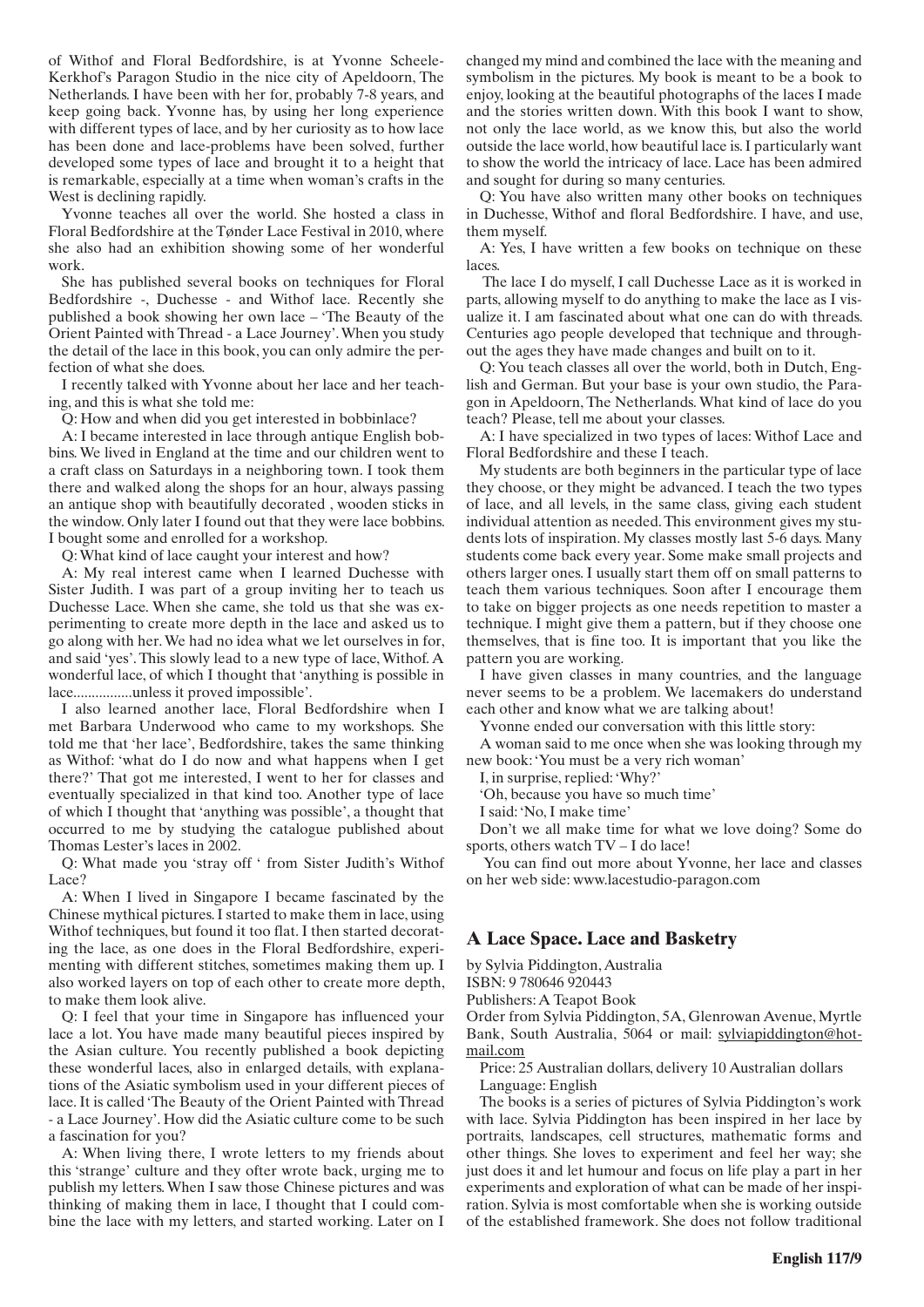lacemaking where the use of workshop drawings, applied techniques and materials is tied down, and where we as lace makers often are tied and do not think non-traditionally. The book is full of pictures of Sylvia's work that are far from the traditional lacemaking. Beautiful pictures and with very little accompanying text. In the end of the book there are pictures of lace done with bark and other materials.

# **A humble wish became a success by Susanne Andersen**

After having attended Kniplemessen in Slagelse, I got curious about the history behind Kniplemessen, how did the idea come about, who made it come true, at what time did it develop to an association with a board, and other questions popped up in my head. It did not matter who I asked, the answer was always, 'talk with Dora Lindberg.'

Therefore, on a hot summer morning, I decided to take my car, Madame Grå, on a ride towards Borre on Møn in order to meet with Dora Lindberg.

Dora lives in Borre together with her husband, Erland, who steady hauled out box after box for us to have things to look at. Dora does not make lace anymore, as her sight is not what it used to be. The joy over all the good experiences she has gained through her lace universe, almost stands in front of her sadness, not to be able to do lace any more.

Dora has an education as a pre-school teacher, and is a selftaught lacemaker and pattern designer. An elderly man at Peterlykkecentret got her started on lace, and her project was nothing less than a scarf of 90 pairs of bobbins.

Dora got fascinated by bobbinlace real fast, and attended different classes, between other, by Karen Trend, Astrid Hansen and Helene Schou. Dora's real big passion for lace can be seen in the beautiful vests, jackets and shawls she has designed. She has also made table runners, doilies, handkerchief-edgesa.s.o. She was part of the Eternelle lace club together with for ex. Kirsten Tinglef and Hanne Jensen. They are about 8-10 ladies that meet and make lace together.

They get the idea in 1986 that they will try to make an exhibition in Gundsømagle in order to show what bobbinlace is all about. They counted on 25 visitors, but 50 turned up, so they felt successful.

They decide to repeat the event in Ølstykke in 1987. Exhibiters are Jana Novak, Kirsten Vallentin, Astrid Hansen and others. Again it was a success. In 1989 they exhibited at 'Prinsens Hotel' in Roskilde. Dora replies that this was not a good experience, as it was too crowded and too much noise.

She is not quite sure when they decided to move over to Nørrevangskolen and Nordhallen in Slagelse, a place perfect for their needs. Here they have good possibilities for workshops, exhibitions and stands for merchants.

Down the line the basis for the fair that we today know as Kniplemessen I Slagelse, was laid down by the five ladies behind the idea, Agnete Skøtt, Kirsten Wohler Johansen, Hanne Jensen, Åse Skytt and Dora Lindberg.

The five ladies step back in 1995 and decide that the time is right for others to take over.

What happened after this, you will find out in Kniplebrevet no.120.

We in the editorial office would like to receive some lines about your experiences around Kniplemessen, like the workshop, exhibitions you liked, the piece of lace you could not live without and much more.

## **From idea to handling**

I have for a long time dreamed about making a top in a mod-

ern style. The decision to get started came this spring, where I went out and bought graph paper, effect – and linen yarn. The fact that I did not have a pattern available, did not stop me. I found a usable top in my closet, put it on the graph paper and traced the shape. The big plus was that I knew it would fit me when I would take the top off the lace-pillow. I worked a bit on dividing the pattern into fitting vertical strips. The top was made in 'Wild Ground', using banana-yarn for effect (yes, yarn spun out of banana-fibers) linen- and pearl-yarn. I decided to use the 'Wild ground', but many of the modern grounds are certainly useable. The bottom edge is worked double, so the half of it can be turned over the thread-ends and sewn down. In this way all the thread-ends are tugged away. The sleeve is lifted a little with help of a narrow piece of suede, with motherof-pearl-buttons attached, that can be taken out and in this way change the look of the top. I made pleats on the sides of the top, as I thought it was too loose in the back. It has been fun and I learned a lot. There were problems that had to be solved along the way, but as I worked on the top, new ideas came along, so I am already working on the next piece of clothing.

*Lace-greetings from Mona-Lise Petersen*

## **The fair: Fritid 2014, Viborg**

We have had 3 wonderful and busy days in Viborg. Around 13.000 persons visited the fair, which was more than satisfying. We thank all of our members that take their time to stop by to say hello, to chat about the newest trends and to show vacation pictures of which bobbinlace has been a part. We love meeting you all out there. Extraordinary many people, both children and adults, that had made lace once and wanted to start again, or young people that wanted to learn the craft, approached us this year. We had a pillow available, where they could try it out. Many took advantage of it and realized that lace was not as difficult to do as it looks.

This pleased us, and we hope that we were able to give the right inspiration and information for them to start to make bobbinlace.

*Astrid and Bente*

### **Foreningen Knipling i Danmark invites herewith to the General Meeting,**

Saturday March 14. 2015, in Borgerforeningenes Hus, Nørrevoldgade, Nyborg.

Agenda according to rules:

Election of chairman and counter of votes.

Presentation and discussion of the board's oral and written annual report.

Presentation of the audited accounts for approval.

Presentation of budget for the upcoming fiscal year.

Determination of the membership fee for the upcoming fiscal year.

Incoming proposals.

Election of members of the board and substitutes.

Other items.

Agenda points for the general meeting, shall be received by the president in written or by e-mail at the latest on January 1st, 2015. See the kolophon for mail address and e-mail address.

If you wish to run for a position on the board, the president has to be informed about this by letter or e-mail no later than January 1st, 2015. A short description of yourself and a photo have to be included. This will be published in the February number of Kniplebrevet. Only persons that have been members of the association for at least 1 year can apply for being